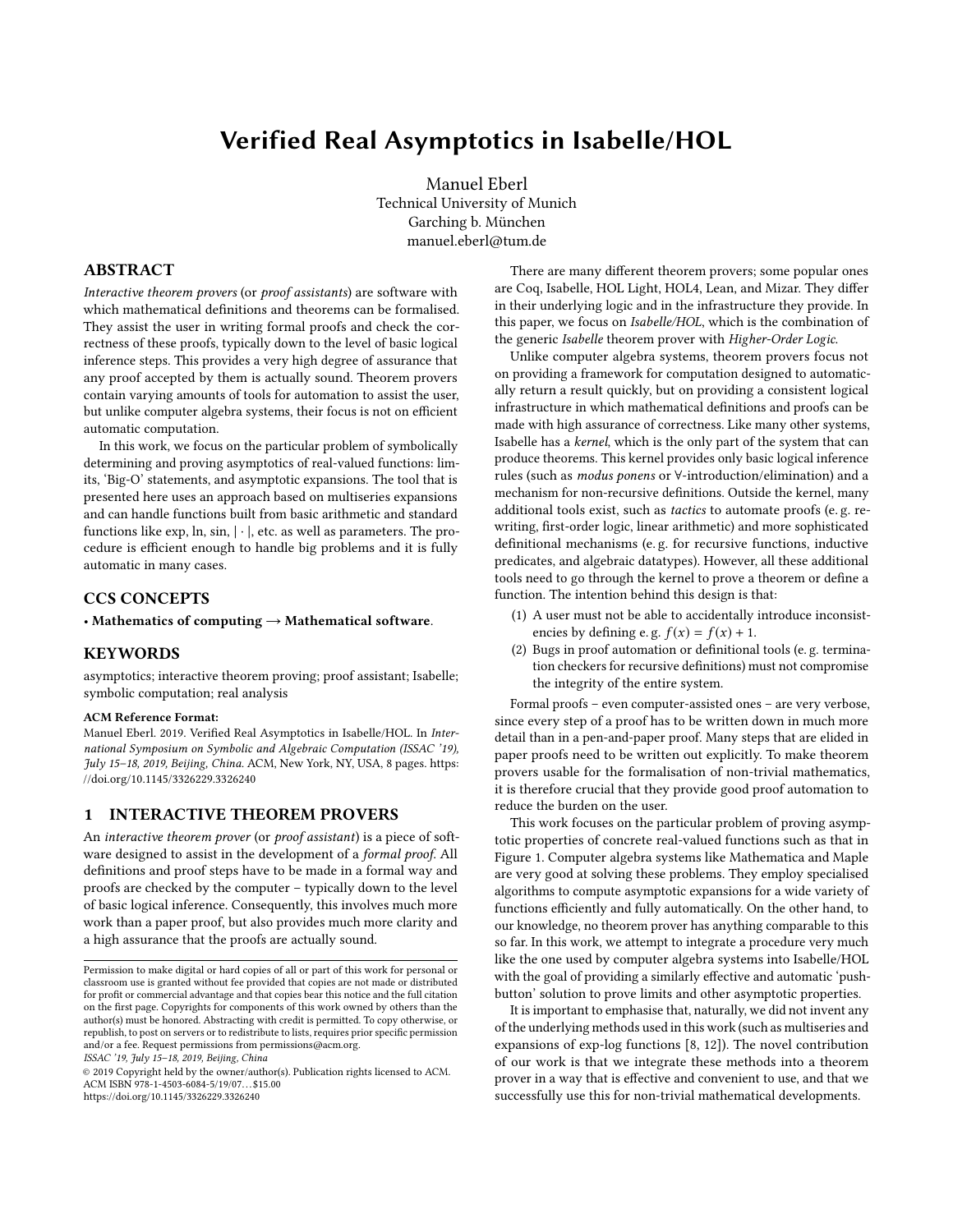As of Isabelle 2018, the work described here can be found in the HOL-Real\_Asymp session, which is a part of the Isabelle distribution.

#### 2 MOTIVATION

Proving limits in a theorem prover can be very tedious. Of course, simple limits like those of  $exp(1/x)$  or  $1 - \frac{1}{x} + \ln x$  for  $x \to \infty$  can<br>be proven in an entirely syntax-directed way which makes them be proven in an entirely syntax-directed way, which makes them very easy to automate. Indeed, just passing the right theorems to Isabelle's general-purpose proof automation is enough to prove these two examples:

```
lemma filterlim (\lambda x. \exp(1/x)) (nhds 1) at_top<br>by (force intro: tendsto_eq_intros real_tendsto_divide_at_top filterlim_ident)
lemma filterlim (\lambda x. 1 - 1/x + \ln x) at_top at_top
      by (force intro: tendsto_diff filterlim_tendsto_add_at_top
                         real_tendsto_divide_at_top filterlim_ident ln_at_top)
```
Even for these simple examples, one can see that one has to search for (or remember) many facts and pass them to the proof method, which a user might expect the system to do for them.

To make matters worse, the above problems were actually cherrypicked: If one permutes the summands in the second example a bit, the method does not work anymore, since many of the theorems only exist in one form; e.g. the rule *filterlim* tendsto add at top states that if  $f(x) \longrightarrow c$  and  $g(x) \longrightarrow \infty$ , then  $f(x) + g(x)$ ∞. However, there is no equivalent theorem for the situation of  $q(x) + f(x)$  or  $f(x) - q(x)$ , or when  $q(x) \longrightarrow -\infty$ . When one has one of these situations, one first has to rearrange terms in order for the theorem to apply, which can become very tedious especially for larger terms. Proving different forms of these theorems for every possible situations would possibly improve this, but creating this would require a lot of effort and duplication.

Moreover, in many interesting examples, the proofs are not entirely syntax-directed. Consider the following examples:

$$
\lim_{x \to \infty} \frac{x+1}{x-1} \qquad \lim_{x \to \infty} \frac{x}{(\ln x)^c} \qquad \lim_{x \to 0} \frac{\sin(\tan x) - \tan(\sin x)}{x^7}
$$

These are easy to solve by hand:

- The first one can be rewritten to  $(1 + x^{-1})/(1 x^{-1})$ , for which the syntax-directed method immediately gives us the which the syntax-directed method immediately gives us the limit 1.
- The second one can be attacked by applying L'Hospital's rule again and again until we get  $C_1x(\ln x)^{C_2}$  with  $C_1 > 0$ <br>and  $C_2 > 0$  which clearly goes to  $\infty$ and  $C_2 \geq 0$ , which clearly goes to  $\infty$ .
- The third one can be solved using Taylor expansions to find that the limit is  $-\frac{1}{30}$ .

The drawback of the first two methods is that they typically require a certain amount of creativity and that there is no clear-cut class of problems on which they will work; the third method can become very tedious and error-prone on paper. In Isabelle, all of these methods are typically tedious, since 'obvious' steps need to be made explicit:

• Rewriting limits often requires proving side conditions; e. g. non-zeroness in the above example.

- L'Hospital's rule requires proving several other (albeit usually easier) limits and derivatives. Also, there are many different cases and each one requires a different variant of the rule to be used.
- Manual Taylor expansion-based proofs also require proving many derivatives and asymptotic estimates.

As one of the more extreme examples of the limit problems that can arise, consider Figure [1.](#page-2-0) This problem is part of Leighton's proof of the Akra–Bazzi theorem. The first formal proof of this statement in Isabelle [\[3\]](#page-7-3) was 700 lines long and required considerable effort.

The above examples should demonstrate vividly that in order to do non-trivial mathematics involving asymptotic analysis in a theorem prover, better automation is needed. This state of affairs seems particularly bizarre when compared to the capabilities of modern computer algebra systems, which can typically solve problems like the ones above fully automatically within fractions of a second. The goal of this work is to bring Isabelle's capabilities w. r. t. limit computations and asymptotic analysis closer to that of a computer algebra system – while still constructing a machine-checked proof.

#### 3 ASYMPTOTICS IN ISABELLE/HOL

First, we must explain some notation concerning asymptotics in Isabelle/HOL. Asymptotics in Isabelle are centred around filters [\[2\]](#page-7-4). For our purposes, a filter can be thought of as a kind of local neighbourhood or approach: The neighbourhood of a real number (i. e. all numbers that are sufficiently close to that number) is a filter, and so are ∞ (all sufficiently large numbers) and −∞. There are also filters for  $\pm \infty$  (all numbers whose absolute value is sufficiently  $large)$  and  $0<sup>+</sup>$  (all sufficiently small positive numbers).

What is convenient about filters for theorem proving is that they compose in very natural ways and they can be used to uniformly express many different concepts related to topology, analysis, measure theory, or asymptotics: properties that hold 'eventually' ('for all values that are sufficiently . . .'), limits, summable families, pointwise and uniform continuity, derivatives, Landau symbols, etc.

For a detailed introduction to the way filters are used in Isabelle and the precise definition, see the paper by Hölzl et al. [\[6\]](#page-7-5). For this presentation, the notation listed in Table [1](#page-2-1) will suffice. Similarly to the Isabelle notation, we will use  $\forall x \cdot P(x)$  from now on to denote that  $P(x)$  holds for large enough x that  $P(x)$  holds for large enough x.

#### 4 MULTISERIES

For the sake of simplicity, we only ever consider functions at the neighbourhood of  $\infty$  and reduce all other cases to this. Therefore, any 'eventually', limit, or 'Big-O' from now on is to be understood for  $x \rightarrow \infty$  unless otherwise indicated.

At the core of our method is the concept of a multiseries. This is a representation of a Poincaré expansion of a given real-valued function, where each summand in the expansion is a monomial of the form  $cb_1(x)^{e_1} \cdot \ldots \cdot b_k(x)^{e_k}$  with  $c, e_1, \ldots, e_k \in \mathbb{R}$ . The  $b_i$  are here they are functions tending to  $\infty$  and they are the *basis functions*; they are functions tending to  $\infty$  and they are the same for all summands. The list of the  $b_i$  is assumed to be ordered<br>by descending growth in such a way that  $\ln b_i$ ,  $f(x) \in o(\ln b_i(x))$ by descending growth in such a way that  $\ln b_{i+1}(x) \in o(\ln b_i(x))$ for all *i*. The reason for this is that then  $b_{i+1}(x)^e \in o(b_i(x)^{e'})$  for any  $e, e' \in \mathbb{R}$  with  $e' > 0$  so that we can easily compare two monomials asymptotically by comparing their exponent vectors monomials asymptotically by comparing their exponent vectors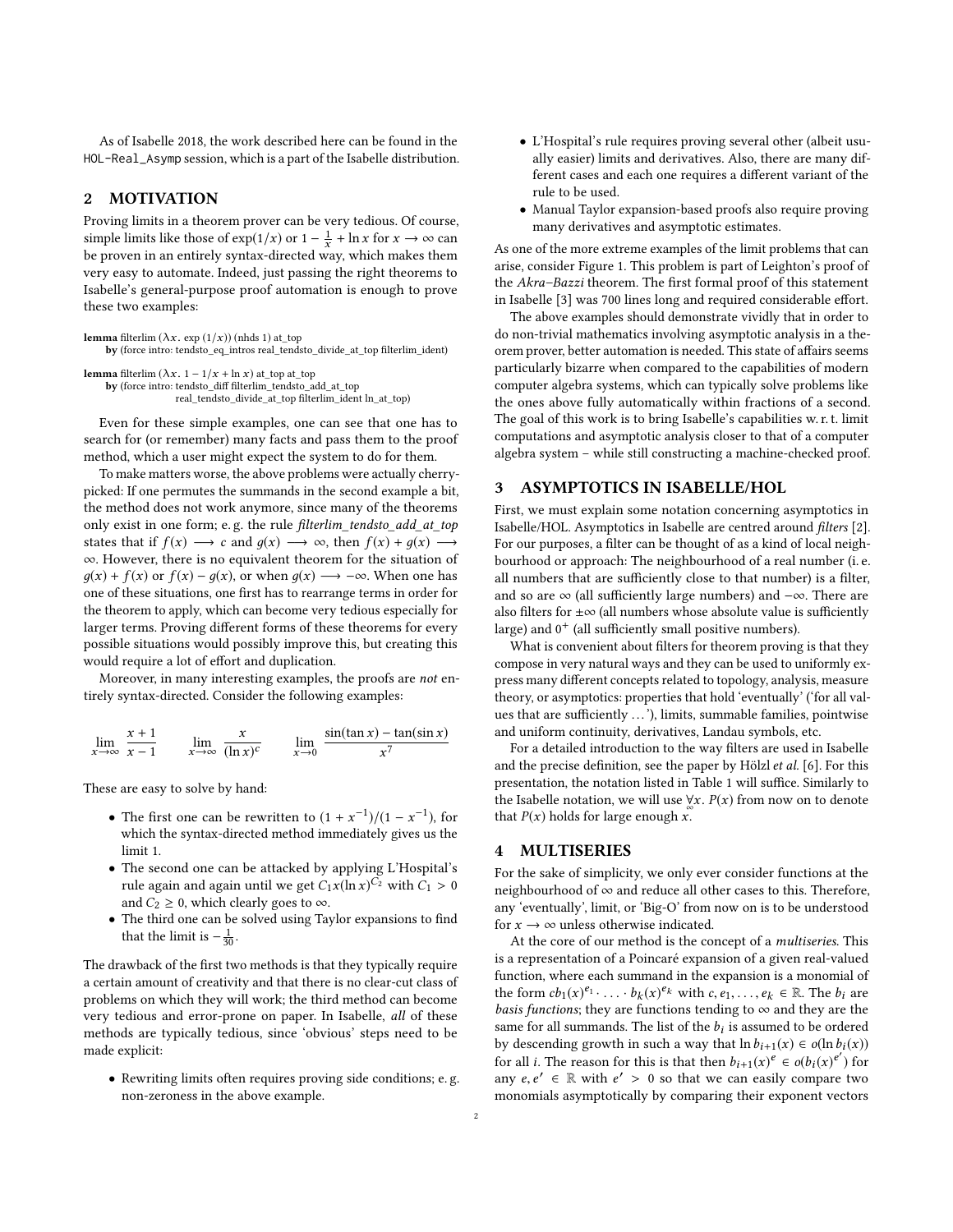$$
\lim_{x \to \infty} \left( 1 - \frac{1}{b \log^{1+\epsilon} x} \right)^p \left( 1 + \frac{1}{\log^{\epsilon/2} \left( bx + x \log^{-1-\epsilon} x \right)} \right) - \left( 1 + \frac{1}{\log^{\epsilon/2} x} \right) = 0^+
$$

for real-valued parameters b, p,  $\varepsilon$  with  $b \in (0, 1)$  and  $\varepsilon > 0$ 

<span id="page-2-1"></span><span id="page-2-0"></span>Figure 1: A limit-problem related to Leighton's proof of the Akra–Bazzi theorem.

| Notation                        | Meaning                                                               |
|---------------------------------|-----------------------------------------------------------------------|
| $nhds$ $c$                      | neighbourhood filter around $c \in \mathbb{R}$                        |
| at top                          | neighbourhood of $\infty$ in $\mathbb R$                              |
| $\forall x$ in F. $P(x)$        | $P(x)$ holds eventually at F, i. e. for all x that are sufficiently F |
| filterlim $f \nvert F \nvert G$ | $f(x) \xrightarrow{x \to G} F$                                        |
| $f \in O_{[F]}(q)$              | $\exists c>0. \forall x \text{ in } F.  f(x)  \leq c  g(x) $          |
| $f \in o_{[F]}(q)$              | $\forall c > 0$ . $\forall x$ in <i>F</i> . $ f(x)  \le c  g(x) $     |
| $f \sim_{[F]} q$                | $f - q \in o_{[F]}(q)$                                                |

f and  $q$  are real-valued functions;  $F$  and  $G$  are filters. If the filter argument  $_F$  for the Landau symbols is not given, it defaults to  $at\_top$ .

Table 1: Common asymptotic notation in Isabelle.

lexicographically. We call such a list a well-formed basis. A typical basis would be

 $(\exp(x \ln x), \exp(x), x, \ln x, \ln \ln x).$ 

Abstractly, a multiseries is a formal power series in  $k$  variables standing for the basis functions, i. e. a function mapping exponent tuples  $(e_1, \ldots, e_k) \in \mathbb{R}^k$  to coefficients in  $\mathbb{R}$ . We write this suggest-<br>ively as ively as

$$
\sum C_{e_1,\ldots,e_k} b_1(x)^{e_1} \ldots b_k(x)^{e_k}
$$

 $\sum C_{e_1,...,e_k} b_1(x)^{e_1}...b_k(x)^{e_k}$ .<br>The link between these formal objects and a concrete real function  $f(x)$  is made by demanding that the multiseries be a Poincaré expansion of  $f(x)$ , i.e. that approximating  $f(x)$  by the finite sum of all the monomials with exponent vectors  $\geq_{lex} \bar{e}$  for some fixed  $(\bar{e}_1, \ldots, \bar{e}_k)$  yields an error that is  $o(b_1(x)^{\bar{e}_1} \ldots b_k(x)^{\bar{e}_k})$ . Given a multiseries expansion of a function its limit can then be computed multiseries expansion of a function, its limit can then be computed by determining the leading monomial, i. e. the smallest exponent vector  $(e_1, \ldots, e_k)$  whose coefficient is non-zero.<br>A computationally convenient view of multise

A computationally convenient view of multiseries is the following: By isolating the first basis element, we can view a multiseries as a (univariate) formal series in  $b_1(x)$  whose coefficients are multiseries w. r. t. the  $k-1$  basis functions  $b_2(x), \ldots, b_k(x)$ . This univariate<br>series can be represented as a (possibly infinite) list whose elements series can be represented as a (possibly infinite) list whose elements are a pair of a coefficient (which is again a multiseries, but in  $k - 1$ variables) and an exponent (which is just a real number). Iterating this yields a kind of 'nested infinite list' structure with  $k$  levels.

The reason for this nested structure is the following: If one were to view multiseries simply as linear sequences of summands, cancellation can lead to an infinite number of zeros in the front and therefore to non-termination when trying to find the leading term. The nested list representation solves this problem because we can discard infinitely many zeros at once: Each element of the outermost list corresponds to a summand  $c(x)b_1(x)^e$  with a<br>multiceries expansion for  $c(x)$  in terms of  $b_2(x)$  by the strached multiseries expansion for  $c(x)$  in terms of  $b_2(x), \ldots, b_k(x)$  attached<br>to it. If  $c(x)$  is identically zero, we can discard the element and to it. If  $c(x)$  is identically zero, we can discard the element and

proceed with the next one until we find a term such that  $c(x)$  is not identically zero. We then proceed analogously with the multiseries expansion of  $c(x)$  etc. We refer to this process as trimming the representation of the multiseries.

When the distinction is necessary, we will write multiseries in double square brackets to distinguish them from the functions of which they are an expansion and separate the monomials with a vertical bar, e. g.  $\llbracket x \mid \mathbf{1} \rrbracket_{(x,\ln)}$  is a multiseries w. r. t. the basis  $(x,\ln)$ <br>that corresponds to the formal num 1,  $x^1 \ln(x)^0 + 1$ ,  $x^0 \ln(x)^0$ . Sim that corresponds to the formal sum  $1 \cdot x^1 \ln(x)^0 + 1 \cdot x^0 \ln(x)^0$ . Similarly the notation  $\mathbb{F}e^h(x)^e \mid \mathcal{F} \mathbb{I}_{\text{max}}$  indicates that the leading entry. ilarly, the notation  $[[cb(x)^e | \mathcal{F}]]_{b\#bs}$  indicates that the leading entry<br>in the list has coefficient  $[[c]]_{c}$  and exponent  $e \in \mathbb{R}$  and  $[[\mathcal{F}]]_{c}$  is in the list has coefficient  $\llbracket c \rrbracket_{bs}$  and exponent  $e \in \mathbb{R}$  and  $\llbracket \mathcal{F} \rrbracket_{b \neq bs}$  is the remainder of the series. Variables denoting multiseries are in upper-case calligraphic font, e.g.  $\mathcal F$ . We also write addition, multiplication, etc. on multiseries as ⊕, ⊙, etc. to distinguish them from the operations on real numbers.

To obtain nice theoretical properties of these multiseries, further restrictions must be placed on the support of this coefficient function (e. g. well-ordered or 'grid-based' [\[14\]](#page-7-6)), but for our purposes, such assumptions need not be modelled explicitly. Since all our definitions work directly on the nested list representations, our multiseries have well-ordered coefficient support by construction. In fact, all the multiseries that our constructions yield will even be grid-based, but we do not need to talk about these notions in Isabelle/HOL explicitly to show the soundness of the approach; they are only relevant for a discussion of completeness.

Although the actual implementation in Isabelle is different due to lack of dependent types, we will, for the sake of this presentation, pretend that there exists a type of multiseries mseries that takes a list of basis function as its type parameter. Morally, we then have

# $[$ ] mseries =  $\mathbb R$

## $(b \# bs)$  mseries =  $(bs$  mseries  $\times \mathbb{R}$ ) llist

where  $\alpha$  llist ('lazy list') is the type of possibly infinitely long lists with elements of type  $\alpha$  and # denotes prepending a single basis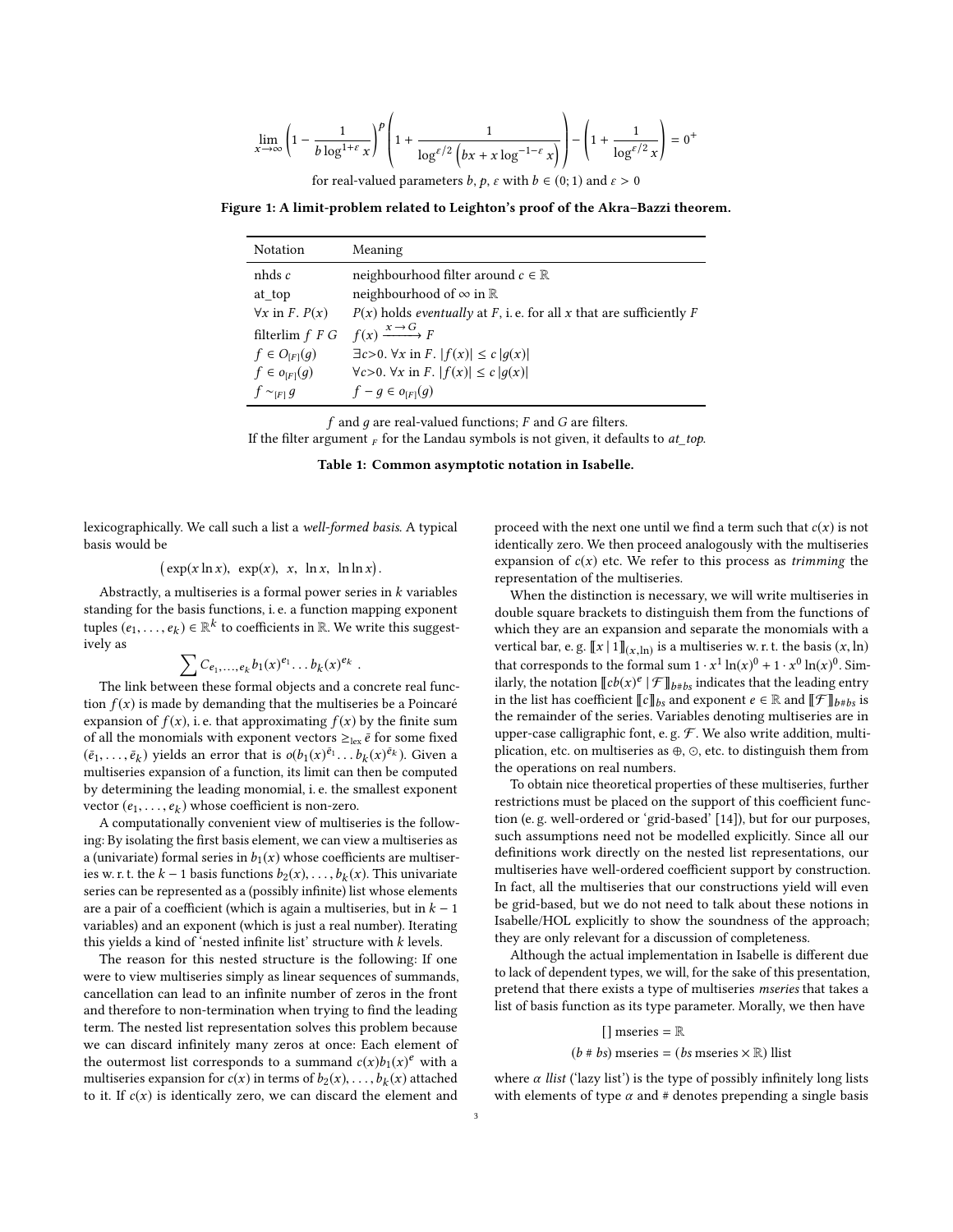function  $b$  to a list of functions  $bs$ . The *llist* type is a *codatatype* defined using Isabelle's codatatype package [\[1\]](#page-7-7). This allows us to define and reason about 'infinitely recursive' functions on infinite structures in an intuitive way. We make extensive use of this to define operations on multiseries, to link these formal series to real functions, and to prove correctness of the former w. r. t. the latter.

A technical subtlety that is not shown here is that every Multiseries implicitly 'knows' what function it is supposed to be an expansion of. For a Multiseries  $\mathcal{F}$ , we denote this function as  $\mathcal{F}(x)$ . For  $\mathcal F$  to be well-formed, it needs to be a Poincaré expansion of  $\mathcal F(x)$ .

#### 5 TRIMMING AND RECOGNISING ZERO

An important auxiliary operation on our multiseries representation is the afore-mentioned trimming. We call a multiseries trimmed if its leading monomial is non-zero. The process of trimming is to discard terms at the beginning of the list until this is the case. The difficulty here is that when considering a leading term of the form  $[[Cb(x)]^e]]_{b\#bs}$ , we need to decide whether or not it is identically 0<br>and discard it if it is: if we fail to recognise this and try to trim C and discard it if it is; if we fail to recognise this and try to trim  $C$ instead, we may trim infinitely many zeros and never terminate.

Note, however, that the leading zeros can already contain some information: if e.g.  $f(x) \sim 0 \cdot x^2 + ...$ , then we can immediately see that  $f(x) \in O(x^2)$ . It is therefore sometimes sufficient to only<br>partially trim a series. However, if we want more precise asymptotic partially trim a series. However, if we want more precise asymptotic information (in particular an asymptotic lower bound), we indeed need to make sure that the expansion is fully trimmed first. We will also see that some of the operations we will define on multiseries only work if the series is already trimmed. Trimming will therefore be an essential part in our expansion algorithm.

This leads us to the problem of recognising zeros, which is one of the central problems in automated symbolic asymptotics. Given some expression representing a real constant, how do we determine whether or not it is zero? Depending on the class of expressions considered, this problem ranges from difficult to undecidable [\[4\]](#page-7-8). For exp-log constants, it is known to be semi-decidable but the theory behind the decision procedure is fairly complicated and out of the scope of this work. [\[7\]](#page-7-9)

We therefore chose a very simple approach: The algorithm uses a modular *zeroness oracle*<sup>[1](#page-3-0)</sup> that receives an Isabelle term  $c$  of type  $\mathbb{R}$  as an input and either fails with an informative error message or R as an input and either fails with an informative error message or returns a theorem stating that  $c = 0$ ,  $c \ge 0$ ,  $c > 0$  etc. depending on the exact configuration. A similar eventual-zeroness oracle receives a term f of type  $\mathbb{R} \to \mathbb{R}$  and either fails silently or returns the theorem that  $f(x)$  is eventually zero.

The standard implementation of these oracles uses Isabelle's simplifier, which is one of Isabelle's default proof methods. It is a simple directed term rewriting engine with a large setup of rewrite rules and some additional specialised procedures (e. g. for arithmetic). Since most zeroness problems encountered in practice are trivial (e. g. '1 + 2  $\cdot$  (1 + 0) = 0'), this works reasonably well. This oracle is even able to handle parameters, but it sometimes reaches its limits even able to handle parameters, but it sometimes reaches its limits<br>when larger arithmetic expressions or functions like  $\sqrt{\ }$  exp. and ln are involved. The user can load an optional additional oracle based on interval arithmetic approximation [\[5\]](#page-7-10) that can handle

many of these cases. Improving Isabelle's automation for problems such as these or adding more zeroness oracles is a worthwhile goal, but certainly outside the scope of this work. If the oracle fails, the users receive an error message indicating on which expression it got stuck so that they can provide a manual proof of its sign and re-run the proof method with this new knowledge.

It should be mentioned that the trimming algorithm sketched here only terminates if the eventual-zeroness oracle never fails on a provable result and that we do not encounter an all-zero expansion of a non-zero function. The latter would be an instance where we have some function  $f(x)$  that goes to 0 faster than can be measured by the basis of its multiseries (e.g.  $exp(-x)$  with the basis  $(x)$ ). It is the responsibility of the expansion algorithm to ensure that this does not happen. For the basic class of exp-log functions, this is ensured since the expansion algorithm always produces convergent expansions. When we add more functions (e. g. Γ), this is no longer the case and the analysis becomes more complicated. Whether or not the algorithm is still complete in such cases is not clear to us and we consider this beyond the scope of this work since, in the context of a proof method in an interactive theorem prover, completeness is desirable but not absolutely necessary.

Neither of these issues make our procedure untrustworthy: nontermination of the trimming will simply lead to non-termination of the entire algorithm. If the algorithm does terminate, a full proof will have been produced and has passed through the Isabelle kernel. The afore-mentioned issues can therefore, by design, only compromise the completeness of the algorithm, not its soundness.

## 6 OPERATIONS ON MULTISERIES

We will now give examples of how concrete operations on our multiseries expansion can be implemented. The presentation is fairly close to that in Isabelle but with simplified, type-theory inspired syntax. Due to space constraints, we only show a few basic operations and refer to Shackell [\[12\]](#page-7-2) for the remaining ones.

#### 6.1 Basic Arithmetic

Constant functions, the identity function and powers thereof have obvious multiseries representations. Also, given an abstract multiseries (i. e. a mapping from exponent vectors to coefficients), it is easy to see how they can be negated, added, and multiplied. As an example, negation and addition can be defined like this:

\n- (
$$
\Theta
$$
):  $\forall bs$  :: basis.  $bs$  mseries  $\rightarrow bs$  mseries
\n- $\Theta_{[]}$   $[\![c]\!] = [\![-c]\!]$
\n- $\Theta_{b\#bs}$   $[\![Cb(x)^e \mid \mathcal{F}]\!] = [\![(\Theta_{bs}C)b(x)^e \mid \Theta_{b\#bs} \mathcal{F}]\!]$
\n- ( $\oplus$ ):  $\forall bs$  :: basis.  $bs$  mseries  $\rightarrow bs$  mseries  $\rightarrow bs$  mseries
\n- $[\![c_1]\!]$   $\oplus_{[]}$   $[\![c_2]\!] = [\![c_1 + c_2]\!]$
\n- $[\![C_1b(x)^{e_1} \mid \mathcal{F}]\!]$   $\oplus_{b\#bs}$   $[\![C_2b(x)^{e_2} \mid \mathcal{G}]\!]$  =
\n- $\text{if } e_1 > e_2$  then
\n- $[\![C_1b(x)^{e_1} \mid \mathcal{F} \oplus_{b\#bs} [\![C_2b(x)^{e_2} \mid \mathcal{G}]\!]$
\n- $\text{else if } e_1 < e_2$  then
\n- $[\![C_2b(x)^{e_2} \mid [\![C_1b(x)^{e_1} \mid \mathcal{F}]\!]$   $\oplus_{b\#bs} \mathcal{G}\!]$
\n- $\text{else}$
\n- $[\![([\![C_1]\!]$   $\oplus_{bs}$   $[\![C_2]\!]$   $b(x)^{e_1} \mid \mathcal{F} \oplus_{b\#bs} \mathcal{G}\!]$
\n

<span id="page-3-0"></span><sup>&</sup>lt;sup>1</sup>Note that the name 'oracle' does not mean that we blindly trust the oracle. It is still required to return an Isabelle theorem.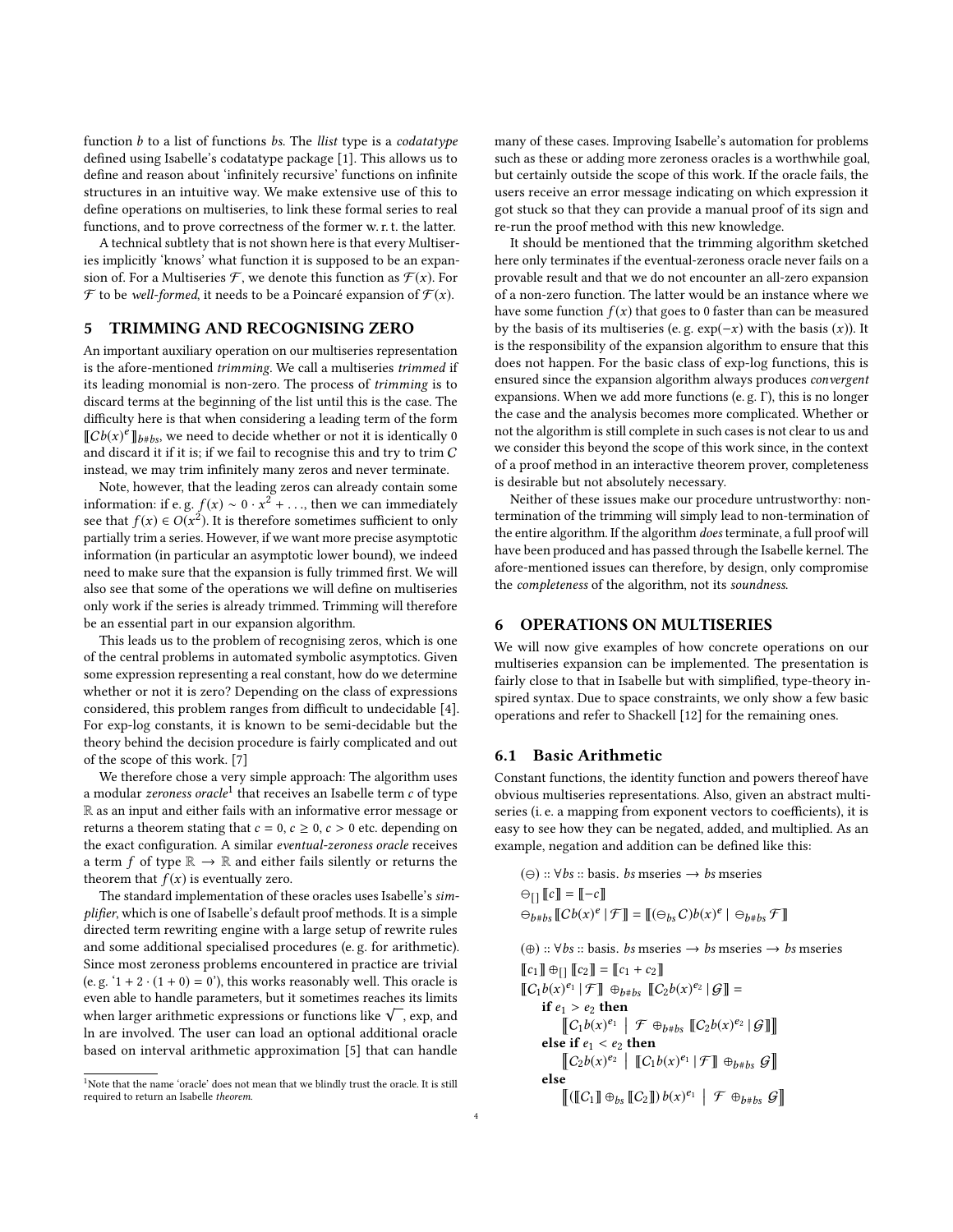In the addition algorithm, the first equation is the base case for an empty basis; the second equation 'merges' two series by descending exponents. Note that each of the three cases in the second equation contains a corecursive call to the addition function on the same basis and the third case additionally contains a recursive call to the addition function for the truncated basis.

Multiplication can be implemented analogously (using an auxiliary function that performs multiplication with a monomial  $Cb(x)^e$ ),<br>but operations like the division and powers are slightly more combut operations like the division and powers are slightly more complicated: We first need to implement substitution of a multiseries into a asymptotic or convergent power series.

#### 6.2 Substituting into a Power Series

For this, consider some function  $h:\mathbb{R}\rightarrow\mathbb{R}$  that has an asymptotic power series expansion  $c_0 + c_1x + c_2x^2 + ...$  at  $x = 0$ . Other points are, of course, also possible (including at  $\infty$ ), but  $x = 0$  will be enough for our purposes. If we have a function  $f : \mathbb{R} \to \mathbb{R}$  with some multiseries expansion  $\mathcal F$  whose leading exponent is negative, then f clearly tends to 0 for  $x \to \infty$  and we can substitute the multiseries expansion for  $f$  into the power series expansion for  $h$  to obtain a multiseries expansion for  $h(f(x))$ . This can be implemented as follows:

powser ::  $\forall bs$  :: basis. R llist  $\rightarrow bs$  mseries  $\rightarrow bs$  mseries powser  $[\ ] \mathcal{F} = \mathbb{I} \mathbb{I}_{bs}$ powser  $[c \mid cs]$   $\mathcal{F} = [c \mid \mathcal{F} \odot \text{power } cs \mid \mathcal{F}]_{bs}$ 

In particular, this allows us to turn a multiseries expansion for  $f$ into a multiseries expansion for  $h \circ f$  if  $f(x) \rightarrow 0$  and h is analytic at 0. This will be a key ingredient for the remaining operations that we implement.

#### 6.3 Division and Powers

Consider the multiplicative inverse function  $x \mapsto \frac{1}{x}$ , which we<br>can use to handle division. Given a function f with a multiseries can use to handle division. Given a function f with a multiseries<br>expansion  $\mathcal{F} = \mathbb{E} C h(x)^e \mid \mathcal{F} \mathbb{I}_{x+1}$ , we consider the remainder ofter expansion  $\mathcal{F} = \mathbb{E}(Cb(x)^e | \bar{\mathcal{F}}]_{b\#bs}$ , we consider the remainder after<br>dropping the leading term of the expansion i.e.  $\bar{f}(x) = f(x)$ . dropping the leading term of the expansion, i.e.  $\bar{f}(x) := f(x) C(x)b(x)e^x$  with the expansion  $\tilde{\mathcal{F}}$ . We will use  $\tilde{\mathcal{F}}$  and  $\tilde{f}(x)$  with that  $\tilde{f}$  meaning from now on We can then write: meaning from now on. We can then write:

$$
\frac{1}{f(x)} = \frac{1}{C(x)}b(x)^{-e} \frac{1}{1 + \frac{1}{C(x)}b(x)^{-e}\bar{f}(x)}
$$

Since  $t \mapsto \frac{1}{1+t}$  has the power series expansion  $1 + t + t^2 + ...$  at  $t = 0$ , we can then define the multiplicative inverse  $\mathcal{T}(\mathcal{F})$ :  $t = 0$ , we can then define the multiplicative inverse  $\mathcal{I}(\mathcal{F})$ :

*I* :: 
$$
\forall bs
$$
 :: basis. *bs* mseries  $\rightarrow bs$  mseries  
\n
$$
I([\![c]\!]_[]) = [\![\frac{1}{c}]\!]_[]
$$
\n
$$
I([\![Cb(x)^e \mid \bar{\mathcal{F}}]\!]_{b\#bs}) = [\![I(C)b(x)^{-e}]\!] \odot_{b\#bs}
$$
\n
$$
\text{power } [1, 1, \ldots] ([\![I(C)b(x)^{-e}]\!] \odot_{b\#bs} \bar{\mathcal{F}})
$$

Note that  $I$  is only well-defined if the multiseries it is given is trimmed. Also note that the argument of powser indeed always has a negative leading exponent here since *lead\_exp* $(\bar{\mathcal{F}}) < e$ .

The same approach can be used to handle the case  $f(x)^u$  for any actant  $u \in \mathbb{R}$  by writing constant  $u \in \mathbb{R}$  by writing

$$
f(x)^u = c(x)^u b(x)^{u e} (1 + c(x)^{-1} b(x)^{-e} \bar{f}(x))^u
$$

and using the power series expansion for  $t \mapsto (1 + t)^u$ . Here the condition is that the multiseries must be trimmed with positive condition is that the multiseries must be trimmed with positive leading coefficient (so that it is eventually positive).

### 6.4 Sine and Cosine

The sine and cosine functions can also be treated similarly: Given f(x) ∼ F with  $\mathcal{F} = \llbracket Cb(x)^e \mid \mathcal{F} \rrbracket_{b \neq b}$ , we distinguish three cases:

- If  $e < 0$ , we substitute  $\mathcal F$  into the power series for sin or cos.
- If  $e > 0$ , then  $f(x)$  tends to infinity and no multiseries expansion for sin  $f(x)$  or cos  $f(x)$  can exist.
- If  $e = 0$ , we can write

 $\sin f(x) = \sin C(x) \cdot \cos \bar{f}(x) + \cos C(x) \cdot \sin \bar{f}(x)$ 

and analogously for cos  $f(x)$ . Expansions for sin  $C(x)$  and  $\cos C(x)$  can be computed by a recursive call, and  $\cos \bar{f}(x)$ and sin  $\bar{f}(x)$  are covered by the  $e < 0$  case.

## 6.5 Logarithm

If we apply this same approach to the ln function, we arrive at the expression

$$
\ln f(x) = \ln c(x) + e \ln b(x) + \ln (1 + c(x)^{-1}b(x)^{-e}\bar{f}(x))
$$

The first and last summand can be handled analogously to the previous cases; however, there is a problem in the second summand: If  $e \neq 0$ , we need a multiseries expansion for  $\ln b(x)$  w. r. t. the basis  $b \# bs$ . In our definition of a well-formed basis, we assumed that for  $i < n$ , each  $\ln b_i(x)$  has a known expansion in terms of  $b_{i+1}, \ldots, b_n$  so that we only have a problem if b is the very last element in the basis (i. e.  $bs = []$ ). The solution in this case is to add  $b_{n+1}(x) := \ln b(x)$  as a new basis element at the very end of the basis. This ensures that when we now reach the last basis element  $b_{n+1}$ , the exponent e is zero and we do not encounter the problem. Note that inserting a new basis element is a global operation, which means that we must lift all expansions computed before to the new, larger basis. E. g. when we expand  $f(x) + g(x)$  by first expanding  $f(x) \sim \mathcal{F}$  and then  $g(x) \sim \mathcal{G}$ , the latter step may have enlarged the basis, in which case we need to lift  $\mathcal F$  to the new basis.

#### 6.6 Exponentials

For the exponential function, the situation is much more complicated. If  $e < 0$ , we can simply use the power series expansion for exp. If  $e = 0$ , we have  $exp(f(x)) = exp(c(x)) exp(\overline{f}(x))$  and have there-<br>fore reduced the problem to a recursive call and the 'e  $\leq 0$ ' case. If fore reduced the problem to a recursive call and the ' $e < 0$ ' case. If, on the other hand,  $e > 0$ , various case distinctions are required to determine whether  $exp(f(x))$  has an expansion w.r.t. the current basis or whether  $exp(f(x))$  or  $exp(-f(x))$  or some variation thereof has to be added as a new basis element – and if yes, where. For the details of this case distinction, we refer again to Shackell [\[12\]](#page-7-2).

#### 6.7 Other Functions

All functions discussed so far had sufficiently nice properties w. r. t. addition or multiplication of their argument that allowed us to handle the case  $f(C(x) + \bar{f}(x))$ . Indeed, this is enough to handle the class of all functions built from basic arithmetic, exp, ln as well as sin, cos, and tan at finite points. For functions without these nice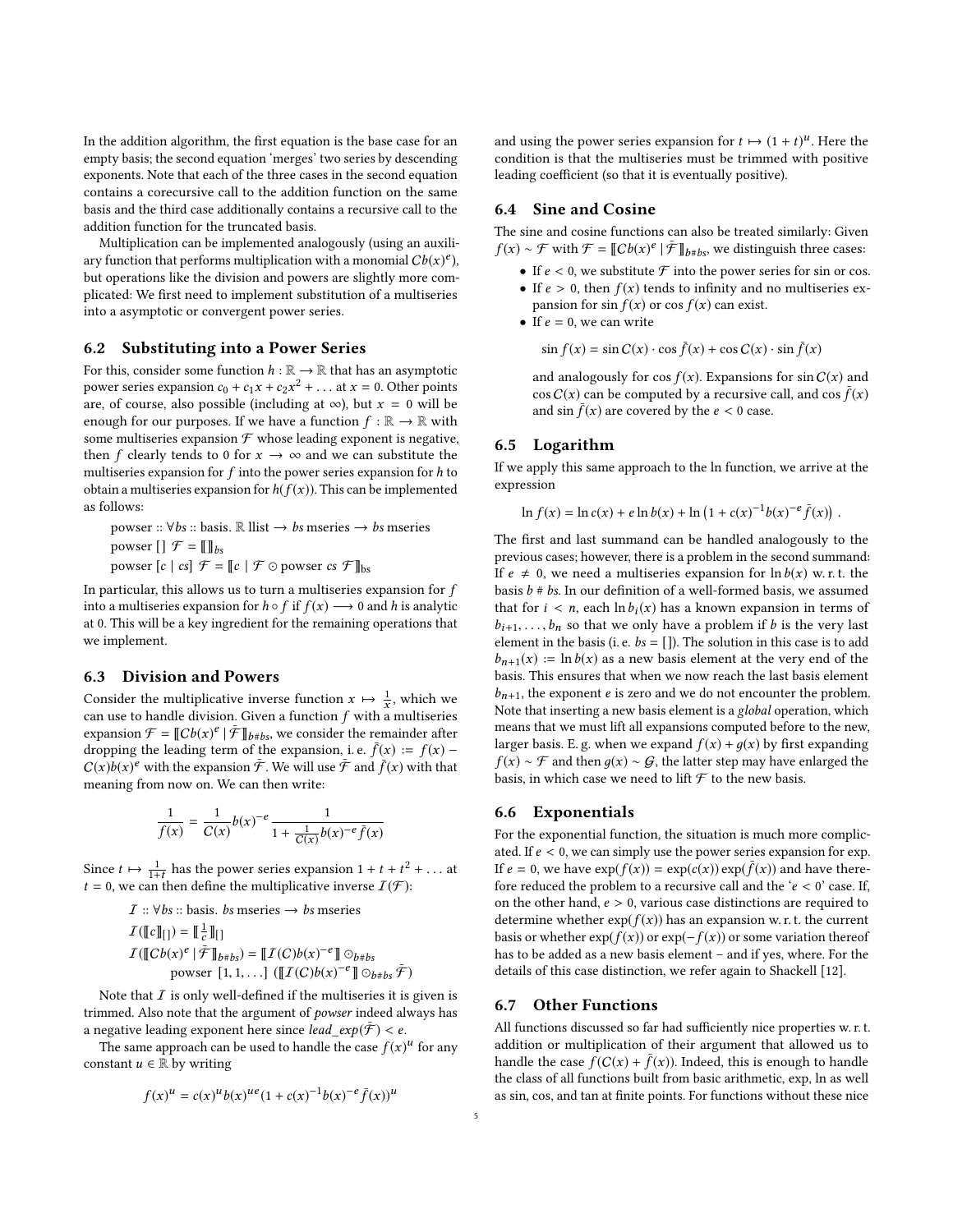properties, this simple approach does not work, as we will see later in section [9.](#page-6-0)

### 7 CONNECTING SERIES TO FUNCTIONS

We have defined a representation for multiseries and implemented a number of operations on them; however, we have so far not formally defined what it means for a multiseries to be an expansion of a particular function. Since we want to prove theorems inside the logic, this connection has to be defined explicitly inside the logic, and the correctness of all the operations we defined must be formally proven w. r. t. it. This is the crucial difference to Computer Algebra Systems and it results in a high level of confidence in the results produced by the expansion algorithm, but also includes a much greater amount of effort.

We will introduce a predicate  $\text{wf}_{bs}(\mathcal{F})$  whose meaning is that  ${\mathcal F}$  is a well-formed multiseries w.r.t. the basis  $bs$  and it is a valid expansion of the function  $\mathcal{F}(x)$  that it is implicitly connected to. The former includes things like 'the exponents are strictly decreasing' and that the depth of the nested list structure is the same as the length of the basis. To understand what the latter means explicitly, we recall the notion of a Poincaré expansion: If we take a finite initial segment of the (possibly infinite) series, we obtain an approximation to the function such that the error is 'Big-O' of the first omitted term. However, we will use a slightly different formulation of this that is more suitable for our representation of multiseries.

Recall that the type of multiseries is defined by recursion on the associated basis: A multiseries  $C$  w.r.t. the empty Basis is simply  $\llbracket c \rrbracket_{\Box}$  for a real constant c. The obvious definition of wellformedness in this case is to require that  $C(x) = c$  eventually.

On the other hand, a multiseries w. r. t. a non-empty basis  $b * bs$ is a (possibly infinite) list. As mentioned before, these lists are a codatatype and a natural way to define predicates for a codatatype is coinductively. For this, we need to express  $\text{wf}_{b\#bs}(\llbracket \mathcal{F} \rrbracket)$  in terms  $\int \cot w f_{b} d\phi_s(\vec{r})$ , where  $\vec{r} = \left[ Cb(x)^e \mid \vec{r} \right]$ . To see how to do this, it is instructive to consider the situation for a power series. instructive to consider the situation for a power series:

$$
f(x) \sim cx^{e} + \mathcal{F} \longleftrightarrow f(x) \in O(x^{e}) \land e > lead\_exp(\mathcal{F}) \land
$$

$$
f(x) - cx^{e} \sim \mathcal{F}
$$

Adapting this for multiseries, we find that  $\text{wf}_{b\#bs}(\mathcal{F})$  requires:

$$
wf_{bs}(C) \wedge wf_{b\#bs}(\overline{\mathcal{F}}) \wedge \newline e > lead\_exp(\overline{\mathcal{F}}) \wedge \forall e' > e. \ \mathcal{F}(x) \in o(b(x)^{e'})
$$

Since in our formalisation, multiseries can also have finite length, we also need to consider the case of an empty multiseries. There are two natural possibilities here:

- (1) demand that the function  $f(x)$  being expanded is flat w.r.t.  $b(x)$ , i.e.  $f(x) \in O(b(x)^e)$  for all example that  $f(x) = 0$  eventually
- (2) demand that  $f(x) = 0$  eventually

These two differ only if  $f(x)$  goes to 0 faster than we can measure with our basis (e. g. exp( $-x$ ) with the basis x). Our algorithm never produces such 'expansions', so we chose the stronger option (2).

We then define  $wf$  to be a coinductive predicate given by these three rules. This means that wf holds iff there is some finite or infinite derivation tree using these three rules. This is equivalent to the Poincaré expansion definition (with the caveat about expansions of finite length), but we never show this connection in Isabelle since we do not need it. That this definition of wf makes sense can be seen from the following theorem:

THEOREM 7.1 (CONNECTION BETWEEN  $wf$  AND ~). If wf  $_{bs}(\mathcal{F})$  for a well-formed basis bs and a trimmed multiseries  $\mathcal F$ with leading monomial  $cb_1(x) \cdot \ldots \cdot b_n(x)$ , then

$$
\mathcal{F}(x) \sim cb_1(x) \cdot \ldots \cdot b_n(x) \ .
$$

It remains to show the correctness of the multiseries operations we defined. As an example, the correctness theorems for addition and the multiplicative inverse have the following form, assuming a well-formed basis bs:

$$
wf_{bs}(\mathcal{F}) \wedge wf_{bs}(\mathcal{G}) \Longrightarrow wf_{bs}(\mathcal{F} \oplus \mathcal{G})
$$
  

$$
wf_{bs}(\mathcal{F}) \wedge trimmed(\mathcal{F}) \Longrightarrow wf_{bs}(I(\mathcal{F}))
$$

Here, trimmed is a predicate that states that  $\mathcal F$  is trimmed. All of these proofs are straightforward inductions over bs where the recursive case requires coinduction w. r. t. the coinductive predicate wf. As a simple example, let us consider the correctness proof of the negation operation:

Theorem 7.2 (Correctness of series negation). If bs is a well-formed basis and wf<sub>bs</sub>( $\mathcal{F}$ ) holds, then wf<sub>bs</sub>( $\ominus\mathcal{F}$ ).

PROOF. We proceed by induction over the basis. The case for an empty basis is trivial. Let us therefore consider a basis of the shape  $b \# bs$ . Then applying coinduction w. r. t. the wf predicate gives us the following proof obligation:

$$
\forall \mathcal{F}. \text{ wf}_{b \# bs}(\mathcal{F}) \Longrightarrow
$$
  
\n
$$
\ominus \mathcal{F} = [] \land (\forall x. -\mathcal{F}(x) = 0) \lor
$$
  
\n
$$
\exists C \ e \ \mathcal{F}. \ \ominus \mathcal{F} = [[Cb(x)^{e} | \ominus \mathcal{F}]] \land
$$
  
\n
$$
(\forall x. -\mathcal{F}(x) - C(x)b(x)^{e} = -\mathcal{F}(x)) \land
$$
  
\n
$$
\text{wf}_{bs}(C) \land \text{wf}_{b \# bs}(\mathcal{F}) \land
$$
  
\n
$$
(\forall e' > e. -\mathcal{F}(x) \in o(b(x)^{e'}) \land
$$
  
\n
$$
e > \text{lead} \exp(\ominus \mathcal{F})
$$

By unfolding one step of the corecursive definition of ⊖, this simplifies to the following two cases:

#### Case 1:  $\mathcal{F} = \mathbb{I}$

Then  $wf_{b\#bs}(\mathcal{F})$  implies  $\forall x$ .  $\mathcal{F}(x) = 0$  by definition and the proof obligation simplifies to  $\forall x \in \mathcal{F}(x) = 0$ , which is then proof obligation simplifies to  $\forall x$ .  $-\mathcal{F}(x) = 0$ , which is then obviously true obviously true.

**Case 2:**  $\mathcal{F} = [Cb(x)^e | \bar{\mathcal{F}}]$  for some  $C, e, \bar{\mathcal{F}}$ <br>It is clear that the values  $C, e$  and  $\bar{\mathcal{F}}$  in the

It is clear that the values C, e, and  $\bar{\mathcal{F}}$  in the existential quantifier must be instantiated with ⊖  $C$ ,  $e$ , and  $\bar{\mathcal{F}}$ , respectively. After simplification, all the proof obligations follow trivially from the induction hypothesis and the definitions.  $□$ 

Series negation is certainly one of the easiest operations, but the above proof still illustrates three things:

- The proof obligations, even for simple operations, can get quite big and confusing.
- The case distinctions that have to be made are obvious from the definition of the operation.
- Once the right case distinctions are made, the proof obligations become much simpler and seem very obvious.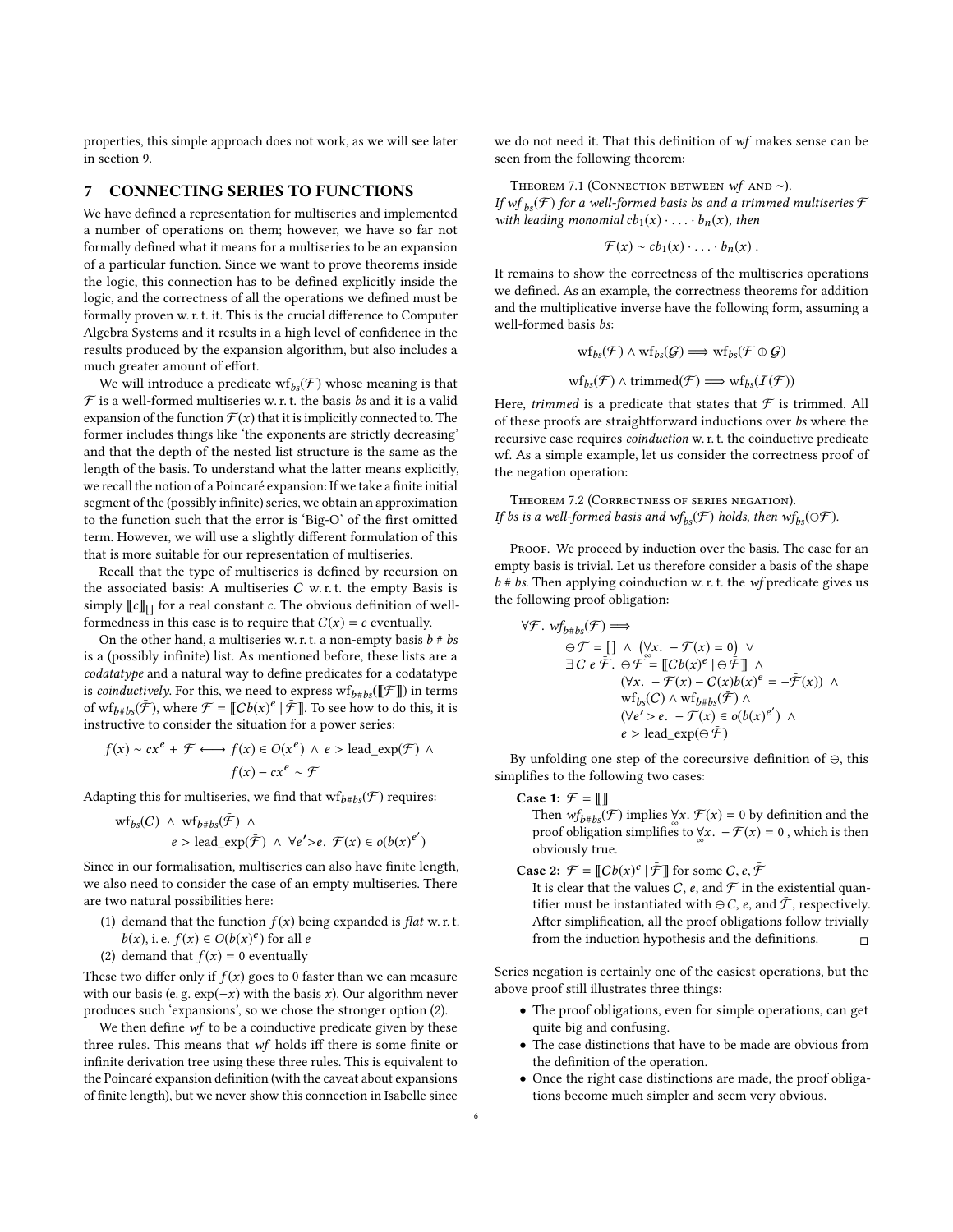The proofs for more involved operations are larger and have more cases, but otherwise very similar to this one. Ultimately, writing these proofs is relatively easy due to the guidance from Isabelle. It is always obvious what has to be done, even though this is somewhat obscured by the fact that Isabelle presents the proof obligations in the rather unwieldy form of disjunctions of existential quantifiers that we saw above. We also modified the definitions of the operations several times and were able to adjust the correctness proofs with little effort.

## 8 COMPUTING AND USING EXPANSIONS

Isabelle is written in Standard ML and exposes this interface to users to add new tools on-the-fly. While the notions of multiseries and expansions is fully formalised in the system, the procedure to compute them is not; it is merely ML code. This makes the procedure much easier to implement and more flexible since it lives outside the system, but a disadvantage is that we cannot reason about it inside the system – e. g. we cannot prove that it is correct or terminates. However, due to the architecture of Isabelle, a mistake in our procedure would result in a run-time error or non-termination at worst, but never an incorrect result since all reasoning performed by the procedure still passes through the Isabelle kernel.

The basic procedure is fairly simple:

- (1) Convert the expression defining the function  $f(x)$  that is to be expanded into an AST.
- (2) Find expansions 'bottom up' to produce a theorem of the form  $wf_{bs}(\mathcal{F})$  with  $\mathcal{F}(x) = f(x)$ . Trim only when necessary.
- (3) Trim the resulting multiseries until the desired result can be read off.

To perform the trimming, the multiseries expressions (which are Isabelle terms) need to be 'evaluated' partially until the leading monomial can be read off. To this end, we wrote a small lazy evaluation framework for Isabelle terms that supports lazy pattern matching on terms and returns a theorem showing that the reduced term is indeed equal (w. r. t. equality in Higher-Order Logic) to the original term.

The entire procedure is then packaged into a *proof tactic* called real\_asymp that can be applied to problems of the form

- $f(x) \xrightarrow{x \to G} F$ <br>•  $f(x) \in I_{\infty}(g)$
- $f(x) \in L_{[F]}(g(x))$  where L is any of the five Landau symbols
- eventually  $f(x) \le g(x)$  w. r. t. F
- $f(x) \sim_{[F]} g(x)$

where  $F$  and  $G$  are filters corresponding to either the full  $/$  pointed  $/$ left / right neighbourhood of a real number or  $\infty$  /  $-\infty$  /  $\pm\infty$ . This tactic constitutes the most important part of this work: Isabelle is a document-oriented theorem prover, so the typical use case is that a user will already know the limit of the function, write down the corresponding statement, and then prove it with our method. However, for convenience, we also added the diagnostic commands real\_limit and real\_expansion that display the limit (resp. an initial fragment of the multiseries expansion) of a given function.

Since some more advanced functions and their asymptotic behaviour are not available in Isabelle's core library but only in the external Archive of Formal Proofs, we also provide an interface to register new user-defined functions with the expansion procedure

at a later time. This is done to achieve partial support for the Γ and erf functions.

'Oscillating' expressions like  $sin(x)$  for  $x \to \infty$ ,  $(-1)^n$ , or  $\lfloor x \rfloor$  do the product to multiseries expansion but limited support for them is not have a multiseries expansion, but limited support for them is provided using what we call 'asymptotic interval arithmetic': When encountering such an expression  $f(x)$ , we attempt to compute bound functions  $l(x)$  and  $u(x)$  with known multiseries expansions such that  $l(x) \le f(x) \le u(x)$ . For example, for  $\sin(x)$  and  $(-1)^n$ <br>the bounds would be  $[-1:1]$  for  $|x|$  they would be  $[x - 1: x]$ . This the bounds would be  $[-1; 1]$ ; for  $\lfloor x \rfloor$  they would be  $\lfloor x - 1; x \rfloor$ . This method is clearly not complete since it does not handle cancellations of any kind; e.g. the bounds computed for  $sin(x) - sin(x)$  would be [−2; 2]. Nevertheless, this is enough to handle many interesting cases, e.g.  $\sin(x)/x \xrightarrow{x \to \infty} 0$  or  $\ln x - \ln[x] \in O(1/x)$ .

#### <span id="page-6-0"></span>9 LIMITATIONS

There are three limitations of the current implementation:

Zero-checking. As mentioned before, recognising whether a given constant (even an exp-log constant) is zero is difficult. The two methods that we implemented so far use Isabelle's simplifier and interval arithmetic to attack this problem. This works well for many interesting examples, and whenever this fails, the user can simply prove the corresponding fact by hand and add it to the hypotheses. Automating this further would be desirable, but would require great improvements to Isabelle's automation for arithmetic reasoning.

Worst-case performance. It is well-known that the algorithm implemented here has very poor worst-case behaviour; e. g. Richardson et al. [\[8\]](#page-7-1) give the example

$$
\frac{1}{1-\frac{1}{x}}-\frac{1}{1-\frac{1}{x}}+x^{-n}.
$$

Here, many initial zeros need to be trimmed before arriving at the ...<br>leading to poor performance for large *n*. A possible solution for this<br>problem is given by van der Hoeven [13] in the form of *cartesian*  $-\frac{n}{n}$  term. The algorithm therefore takes at least linear time in *n*, problem is given by van der Hoeven [\[13\]](#page-7-11) in the form of cartesian representations, but it would be highly non-trivial to integrate this approach with our current work and we have not observed such severe performance problems in our examples.

Non-exp-log functions. The 'oscillating' functions sin, cos, and tan are only fully supported if their argument is bounded. More comprehensive approaches for sin etc. exist [\[10\]](#page-7-12), but to our knowledge, these are not used in practice.

Functions like arctan, Γ, and erf are only partially supported:  $\Gamma(x)$  and erf(x) are currently only supported for  $x \to \infty$  since other cases tend to involve complicated constants that Isabelle's automation cannot handle well.

As a more fundamental problem, for any of these functions, we cannot expand expressions like  $f(x + \exp(-x))$  where the larger basis element  $exp(x)$  is not present in the leading term of the argument of  $f$  but is present in terms of smaller order. Implementing this requires substituting a multiseries with leading exponent 0 into an asymptotic power series. Shackell [\[12\]](#page-7-2) shows how to do this, but it is not clear to us how to formally prove that this is correct.